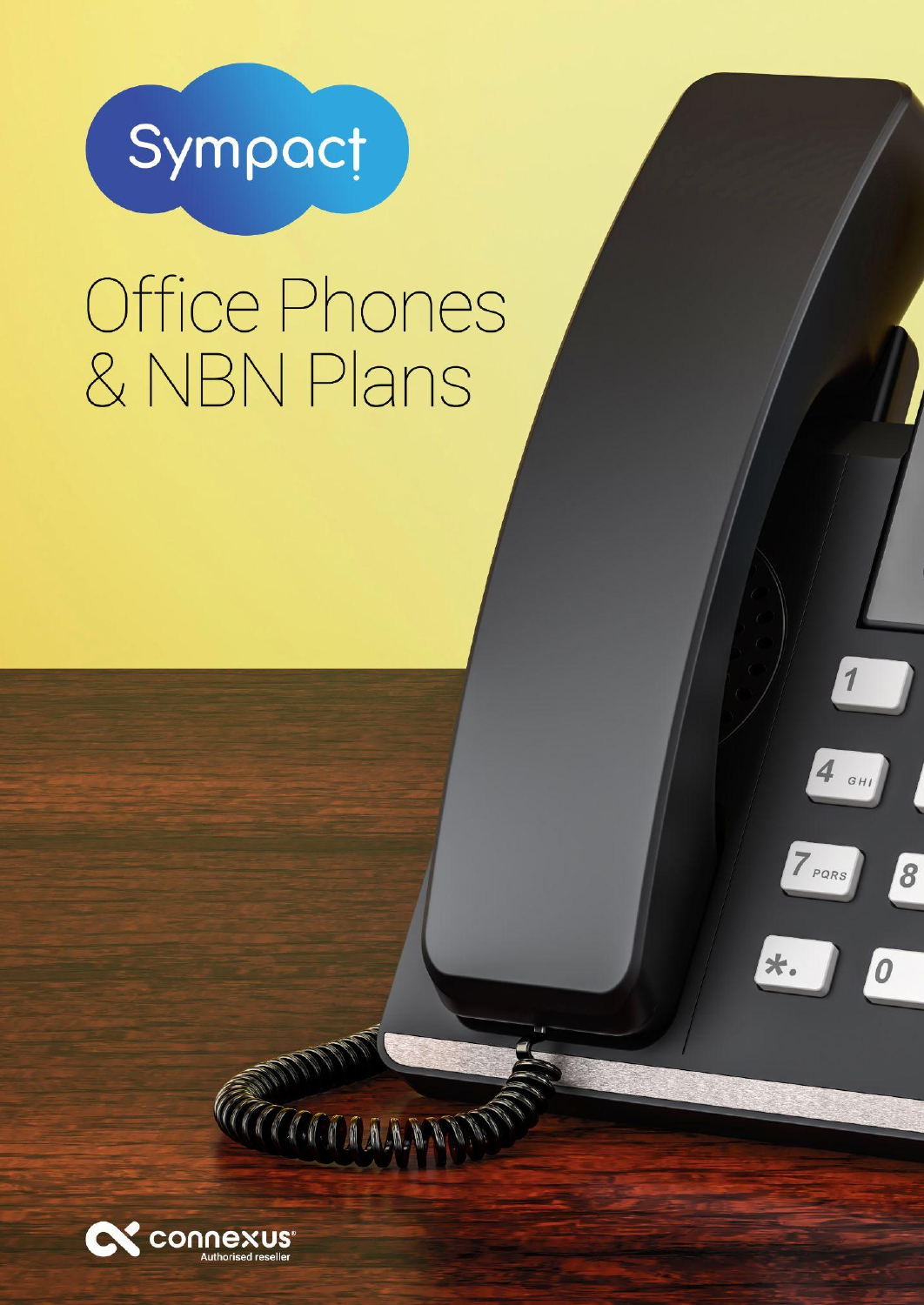## Office phones, simplified.

Make and receive calls from your phone, mobile or PC.

Great features including voicemail-to-email, automated routing, ring groups, call queuing and custom hold music.

Work from home and take the office phone with you.

Multiple locations do not need complex networking systems like VPNs and firewalls.

No onsite hardware required except the modern handsets.

Set monthly costs, unlimited calls and no surprises.

Installed and supported by Sympact and provided by Australia's third-largest interconnected voice network provider, Connexus.

No need to deal with Telstra.

Use your existing numbers. 1300 and 1800 numbers available.

### Costs:

#### **\$30 per user / phone line (which includes a separate phone number). Additional low-usage users can be added for \$3 each.** Unlimited calls to Australian local, national, mobile and 13/1300 numbers. Includes auto-attendants, ring groups, call recording, hold music and queuing.



**Desk Phone.** Modern easy-to-use desk phones cost \$259 outright each. Financing for payment plans is also available. If no POE switch, then add \$19 per phone for a power supply or request a quote for a POE switch.

**PC or Mobile.** Make and receive office calls on your mobile or PC through a softphone app. Great for work-from-home or on-the-road workers. Cost is \$5 per month per user.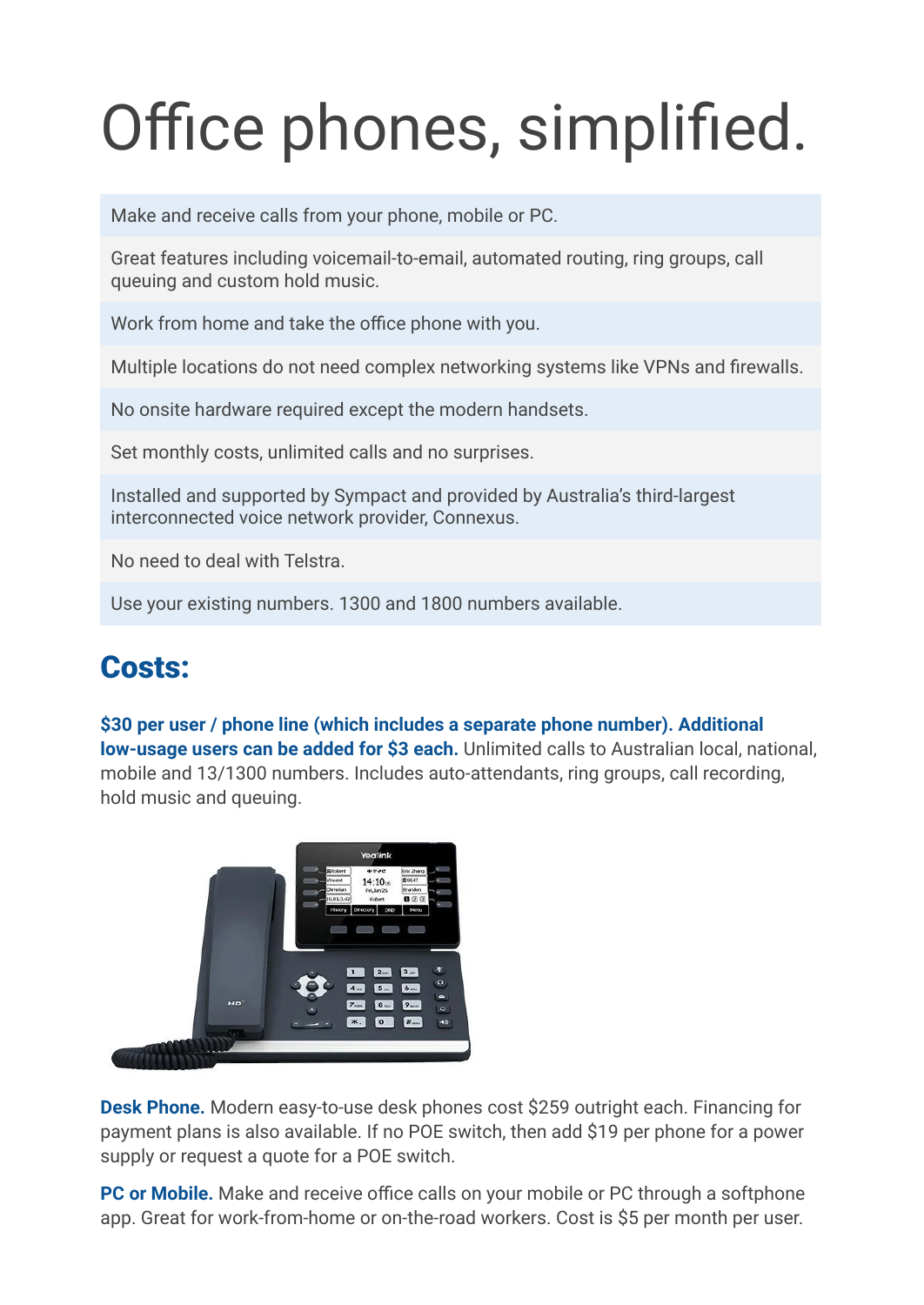### Full Features List:

Agent Groups / Call Queuing Attended Call Transfer Barge in / listen in/ teach mode BLF / Presence Block Caller ID Call back Call Twinning Call Forward always Call Forward Not Reachable Call Forward on Busy Call Forward on No Answer Call Forward remotely via web portal Call ID Blocking on a per call basis Call Group Pickup Call Park/Pickup Call Redial Call Return Call transfer recall Call waiting Activate / Deactivate Caller ID Configurable calling line ID Configurable Time Format Configurable User ID Custom Buttons creations for auto-provisioned phones Direct Inward/outward Dialling Directed call park Directed call pick-up Directed call pickup with barge-in Do Not Disturb (DND)

Email on Missed Call Enterprise-wide directory Extension Dialling Hunt Groups (Ring Groups) Immediate Voicemail Paging Groups Park Orbits Personalized Name recording Phone List – Personal Phone List – Group Push to talk Record Off / Record On Remote Office Residential call restrictions Ring Period Ring Timer Robot Receptionist Immediate Voicemail Last number redial Listen to automatic recordings Sequential Ring Service Flags (After Hours Switch) Shared call appearance Simple Call Recording Simple Conference Rooms Simultaneous ring Move current call to user mobile phone Music on Hold Voicemail (Mailbox) Voicemail to Email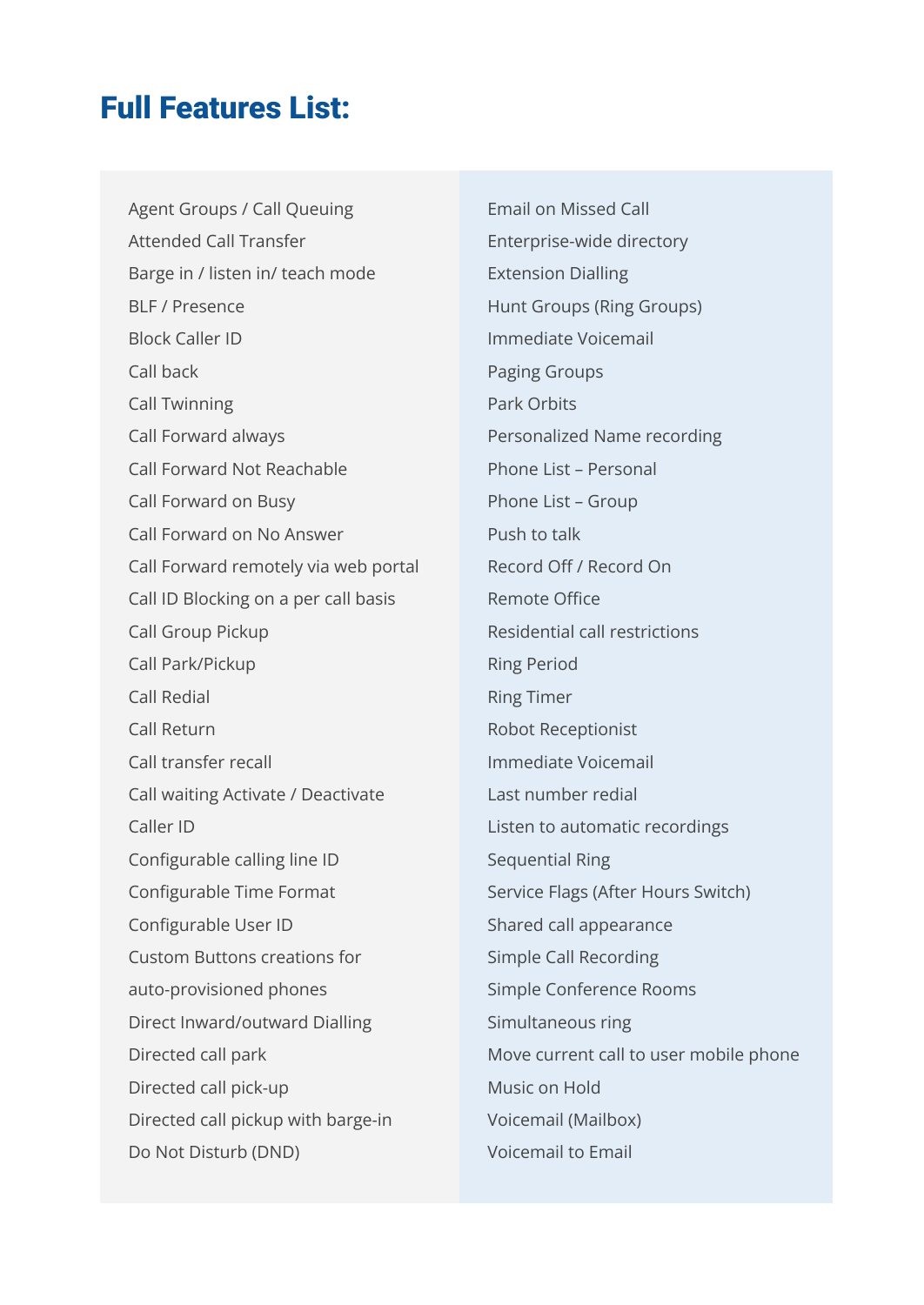## NBN Internet Connections:

**No matter what type of business you run, a good internet connection is critical to your operation. Sympact can provide no-fuss business-grade broadband with two plan options:**

| <b>STANDARD-PLUS (NBN50)</b>       | <b>PREMIUM (NBN100)</b>            |
|------------------------------------|------------------------------------|
| \$99 per month:                    | \$110 per month:                   |
| Typical Speed: 45Mbps download and | Typical Speed: 90Mbps download and |
| 18Mbps upload between 9am to 5pm.  | 36Mbps upload between 9am to 5pm.  |
| Unlimited data.                    | Unlimited data.                    |
| Static IP.                         | Static IP.                         |
| Optional 4G Backup.                | Optional 4G Backup.                |
|                                    |                                    |

*Setup on 12 month plan is \$99. Setup on 24 month plan is free. Sympact will manage the process in partnership with Connexus.*